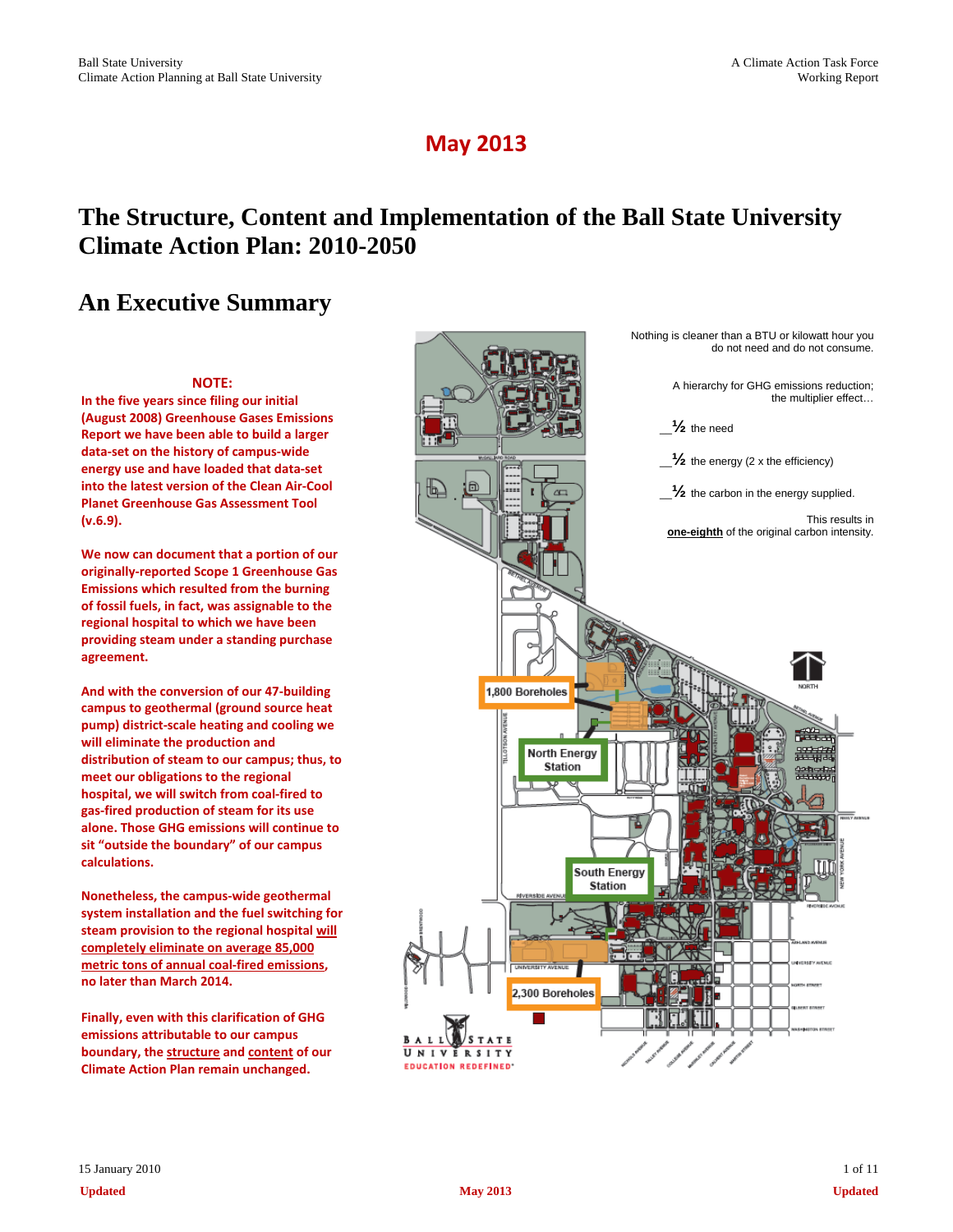# **Table of Contents**

| Foreword                                                                                                                                                                                                                                                                                                                                                                                                                                                                                                                                                                                                                                                                                                                                                                  | 3                       |
|---------------------------------------------------------------------------------------------------------------------------------------------------------------------------------------------------------------------------------------------------------------------------------------------------------------------------------------------------------------------------------------------------------------------------------------------------------------------------------------------------------------------------------------------------------------------------------------------------------------------------------------------------------------------------------------------------------------------------------------------------------------------------|-------------------------|
| Overview                                                                                                                                                                                                                                                                                                                                                                                                                                                                                                                                                                                                                                                                                                                                                                  | $\overline{\mathbf{4}}$ |
| <b>Structure of the Climate Action Plan</b><br>Use Five-Year Time-Block Planning and Scheduling of GHG Emissions Reduction<br>Expand the Unit-level Sustainability Plans to Include GHG Emissions Reduction<br>Update the Climate Action Plan as a part of each five-year Strategic Plan                                                                                                                                                                                                                                                                                                                                                                                                                                                                                  | 5                       |
| <b>Content of the Climate Action Plan</b><br>Involve the Full Breadth of the University and Surrounding Communities<br>Adopt Three Strategic Categories for targeting and Nine Tactical Areas for measuring GHG Emissions Reduction<br>Employ a Matrix of Actions for achieving GHG Emissions Reduction in each of the Tactical Areas                                                                                                                                                                                                                                                                                                                                                                                                                                     | 9                       |
| <b>Implementation of the Climate Action Plan</b><br>Initiate and Secure Funding (as needed) for kick-starting the work with Nine Pilot Projects<br>Establish Immersive Education and Research Activities for Each Pilot Project<br>Monitor and Report Pilot Project Performance (Outreach)                                                                                                                                                                                                                                                                                                                                                                                                                                                                                | 10                      |
| Conclusion<br>Actively Celebrate, Facilitate and Anticipate                                                                                                                                                                                                                                                                                                                                                                                                                                                                                                                                                                                                                                                                                                               | 11                      |
| <b>Appendix A: The Pilot Projects</b><br>1. Information Transparency<br>1.1: Implement 'Get on the Map' Using Attributes of the STARS Framework<br>2.1: Mount a Geothermal Education, Research and Outreach Program<br>2. Energy Conservation<br>2.2: Adopt Web-based Dashboards for Information Management<br>2.3: Create a Web-based Gateway for Professional Travel<br>2.4: Capture Split-Incentives for Energy Conservation<br>2.5: Adopt an Energy Management Policy<br>3. Electrical Supply<br>3.1: Install Building Integrated PV Electrical Production on CERES and CAP<br>3.2: Acquire Dedicated Electrical Production from a Wind Turbine in East Central Indiana<br>3.3: Acquire Dedicated Electrical Production from a Solar PV Array in East Central Indiana | 12                      |
| Within the document we use shaded boxes to highlight updated data.                                                                                                                                                                                                                                                                                                                                                                                                                                                                                                                                                                                                                                                                                                        |                         |

*All new annotations are in red font.*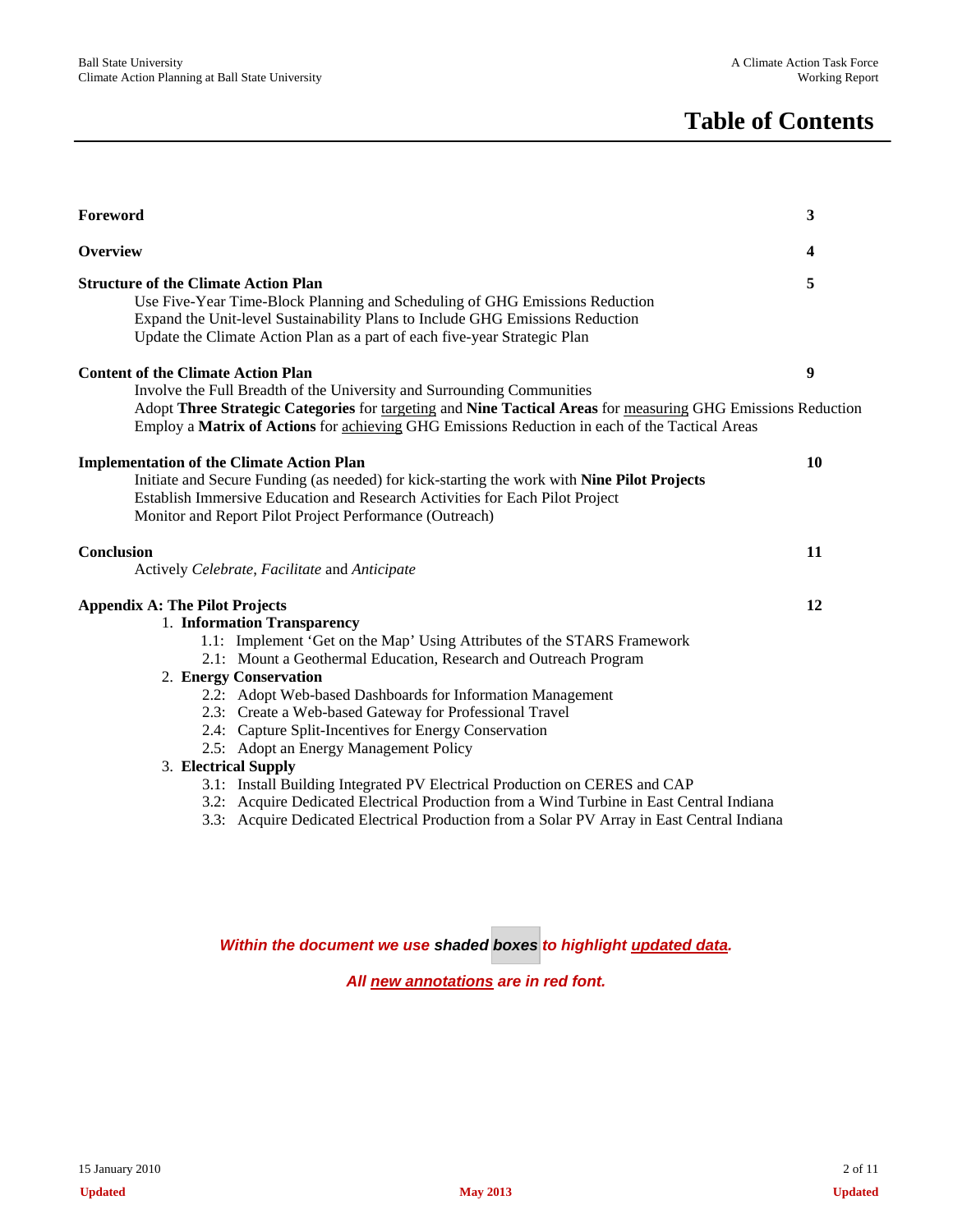# **Foreword**

#### **Climate Action Planning at Ball State University**

In September 2008 in compliance with the requirements of the American College and University Presidents Climate Commitment (ACUPCC), President Jo Ann Gora appointed a Ball State University (BSU) Climate Action Task Force (CATF).

The members of CATF were asked to bring forward recommendations to assist Ball State University in achieving climate neutrality; a zero net-carbon-dioxide-equivalent  $(CO<sub>2</sub>e)$  of emissions into the atmosphere by some future date.

This report is the result of a full year of Task Force work; information-gathering, fact-finding, and brainstorming. This report begins with a working narrative of Ball State's position within the national landscape and outlines a set of recommendations for the structure, content and implementation of a BSU Climate Action Plan which can move BSU to climate neutrality.

The recommendations cover the full breadth of impact on Scope 1, 2 and 3 Green House Gas (GHG) emissions.

**Scope 1**: Direct Emissions:

These are GHG emissions that occur from sources owned or controlled by the reporting organization, such as boilers, vehicles, furnaces, etc.

**Scope 2**: In-Direct 'Upstream' Emissions

These are GHG emissions that result largely from Electricity Production and its distribution, as well as the manufacture and distribution of consumable products in the supply chain (procurement).

**Scope 3**: Other In-Direct 'Downstream' Emissions:

These are GHG emissions that result from the activities of the organization but are not owned or controlled by the organization. This includes production of materials for purchase, transportation of fuels purchased, transportation and disposal of material waste, and employee travel.

Development of the plan was heavily influenced by the decision this past February to decommission our four coal-fired boilers and to supply the district heating and cooling campus-wide from high performance ground source heat pumps networked to some 4100 boreholes and two energy stations.

#### **The Ball State University Senior Administration:**

| Dr. Jo Ann Gora  | President                                                   |
|------------------|-------------------------------------------------------------|
| Dr. Terry King   | Provost and Vice President for Academic Affairs             |
| Dr. Randy Howard | Vice president for Business Affairs and Treasurer           |
| Mr. Phil Repp    | Vice president for Information Technology                   |
| Dr. Kay Bales    | Vice President for Student Affairs and Dean of Students     |
| Mr. Tom Collins  | Director of Intercollegiate Athletics                       |
|                  |                                                             |
| Dr. Ben Hancock  | Vice President for University Advancement                   |
| Dr. Tom Taylor   | Vice President for Enrollment, Marketing and Communications |

#### **The Climate Action Task Force Membership:**

| Mr. Vernon Draper<br>Dr. James Eflin<br>Mr. Greg Graham | Networking and Communications Integration<br>Natural Resources and Management<br><b>Facilities Planning and Management</b> |
|---------------------------------------------------------|----------------------------------------------------------------------------------------------------------------------------|
| Ms. Carissa Hipsher                                     | <b>Udall Scholar</b>                                                                                                       |
| Mr. Kevin Kenyon                                        | <b>Facilities Planning and Management</b>                                                                                  |
| Mr. Robert J. Koester                                   | Council on the Environment (COTE) and Task Force Chair                                                                     |
| Mr. James Lowe                                          | <b>Facilities Planning and Management</b>                                                                                  |
| Dr. M. Annette Rose                                     | Technology                                                                                                                 |
| Dr. John Vann                                           | Marketing & Management                                                                                                     |
| Dr. G. Vasquez de Velasco                               | Architecture and Planning                                                                                                  |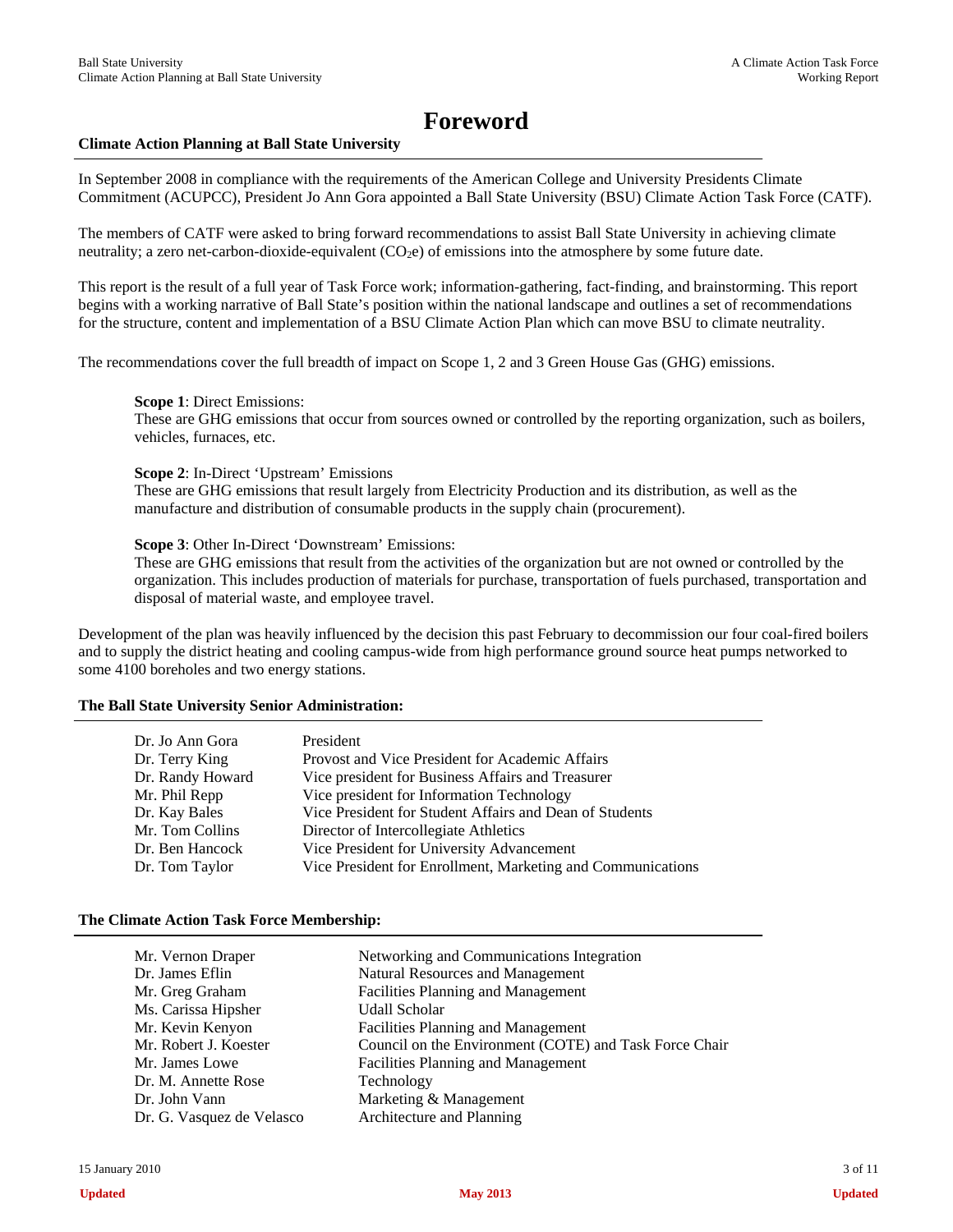# **Overview**

The Climate Action Plan distinguishes three levels of presentation: structure, content, and implementation.

The Plan is designed to synchronize with the 5-year Strategic Planning Cycle, identifies three broad categories within which to target greenhouse gas emissions reductions, including information transparency, energy conservation and the electrical supply. And within those three categories identifies a total of nine tactical areas for measuring the ongoing activities to reduce greenhouse gas emissions. A matrix of actions for achieving those emissions is also provided. These matrices identify start and stop times, needed resources and responsible parties.

To kick-start the work of implementation, nine pilot projects also are identified. These projects are to be completed as funding becomes available; some are already underway and will not require financial support, others will require low or modest investment, while still others will require a longer-term effort for obtaining the funding needed. Related to these pilot projects are suggested research activities and the monitoring and reporting out of performance as an element of university outreach.

Funding solicitation of the many dimensions of the Climate Action Plan must occur in parallel and it is recommended that Return-on-Investment be used as the decision metric for evaluating the cost-benefit of actions to be taken. Also provided is a discussion of the cost of delay and the need to avoid protraction of activity; especially since even with external financing, many projects will yield better net savings if started immediately.

The documentation of education, research and public engagement becomes a natural means of integrating the efforts of Climate Action with the 5-year Strategic Planning Cycles and can become part of the annual reporting of Strategic Plan achievement. The conclusion section of the Climate Action Plan advocates for continual and active *celebration*, *facilitation* and *anticipation* of activities by all members of the university.

### **The Total 2008 Greenhouse Gas Emissions at BSU:**

GHG loads are typically reported as carbon dioxide equivalent  $(CO<sub>2</sub>e)$ , and are broken into three scopes of emission: Scope 1 is the on-campus GHG emissions resulting from the burning of fossil fuels, while Scope 2 is the 'upstream' emissions resulting from electrical power generation using fossil fuels, and Scope 3 is the 'downstream' emissions resulting from employee travel, production/use of purchased materials, and waste management.



<sup>15</sup> January 2010 4 of 11 1 Fisher, R.A. (2008, August). Ball State University Green House Gases Emissions Report. Ball State University.

 $\overline{a}$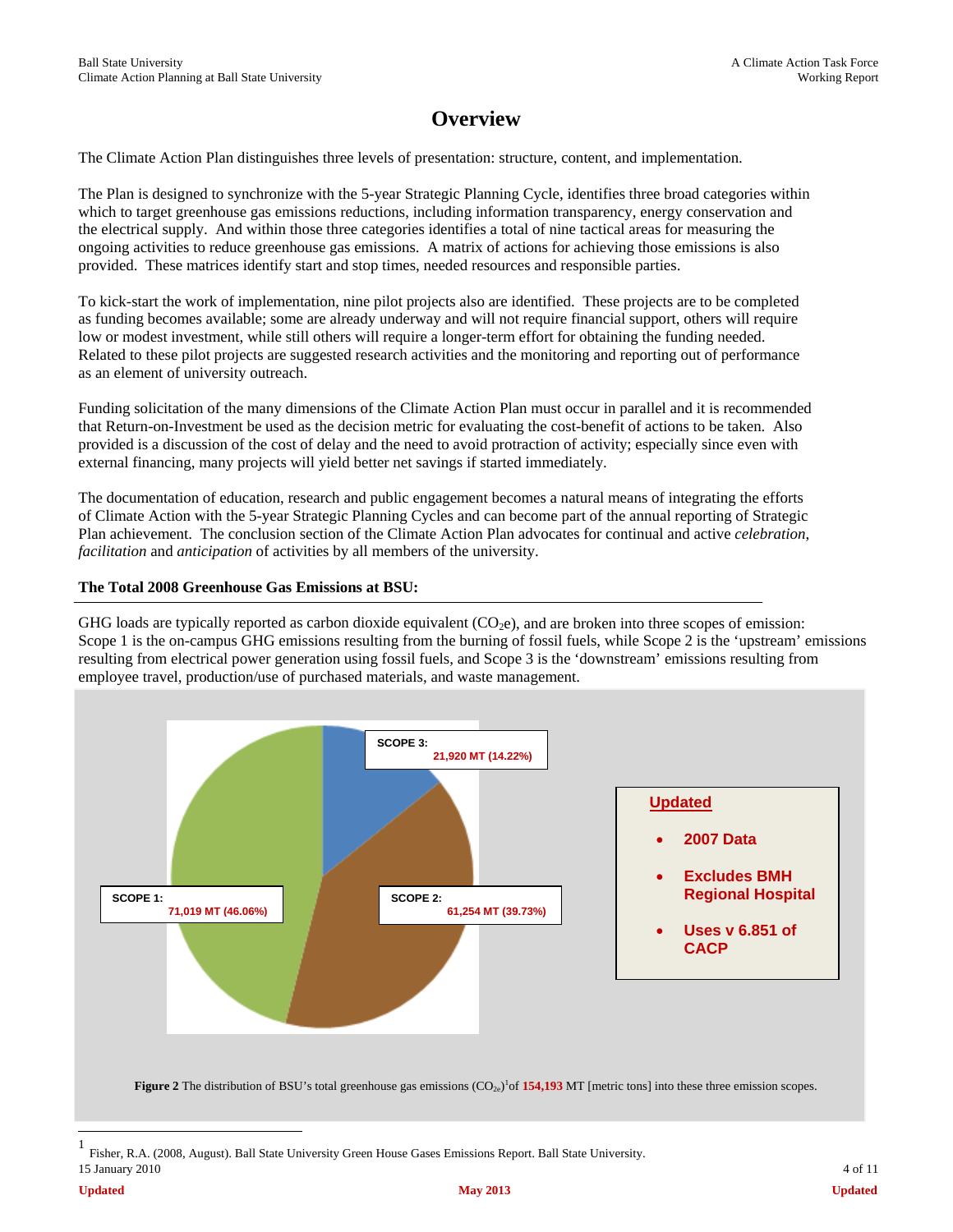# **The Structure of the Climate Action Plan**

## **Five-Year Time Block Planning and Scheduling GHG Emissions Reduction**

This Climate Action Plan is conceived and presented as **a living instrument**; intended for use by the Ball State University community over the next 40 years.

- It is time-structured;
- It is built to accommodate mid-course corrections that necessarily will occur in the decades to come;
- It uses five-year blocks for the targeting of milestones and the benchmarking of achievements;
- It acknowledges the needs for modification to the physical campus, its day-to-day operations and the behavioral practices of the members of the university community;
- It proposes continual staged reductions in greenhouse gas (GHG) emissions, the selective issuance of renewable energy credits, and possibly the purchase of carbon offsets.

The action steps in the BSU Climate Action Plan are framed fundamentally by the Board of Trustees decision in February of 2009 to sanction installation of a ground-source heat pump (geothermal) district heating and cooling system. This geothermal system which will serve 45 buildings on campus is the first major action step in reducing BSU GHG emissions.

Given the fact that the decision happened midway through our year of Task Force work, we petitioned the American College and University Presidents Climate Commitment (ACUPCC) for a delay in submission of the BSU Climate Action Plan from its original September 15, 2009 deadline to a January 15, 2010 deadline. With approval, we have continued to explore and outline the cascading steps available to us for achieving climate neutrality by 2050.

In the bullets below we outline the ways in which the geothermal installation has informed our proposal-making for climate emissions reduction.

- The geothermal system installation will eliminate onsite combustion of a primary fossil fuel (coal).
- All heating, ventilating and air conditioning in the 45 buildings on campus will become, in effect, an electrical load meaning that continuing GHG emissions reduction opportunities will reside in electrical energy sourcing—through on-site and off-site electrical production and grid-based green power purchase.
- The geothermal system will result in an increase in use of electrical power.
- Our energy-use reduction will rely not only on continued enhancement of building envelope, air handling and water pumping efficiency but also on the use of more efficient lighting and lighting system controls;
- Given the fact that our principal energy consumption will be electrical, attention to lighting efficiencies, lighting controls, and power management will be paramount;
- Behavioral change also is critical; occupant-driven energy use can be reduced by specification of energy-star-rated equipment such as computers, printers, monitors, and appliances.
- This opens a bundling opportunity for mixing building component interventions with occupant behavior.
- And opens the door for a mix of funding which can integrate immersive education into the effort.
- New sourcing for electrical power includes on-site electrical production with photovoltaics, off-site electrical production from wind power and/or photovoltaic (PV) conversion -- likely to be located in the ECI economic development region – and/or the purchase of "green power" from our utility supplier.
- The potential for internalizing profits from electrical energy savings is high. Specifically through energy- sourcing substitution, the selling of renewable energy credits, the outsourcing of investment tax credits and production tax credits, and the use of clean renewable energy bonds or similar financial mechanisms to link the university's climate emissions reduction to regional economic development.

In short, the installation of the geothermal district heating and cooling system has invigorated the ways in which to see the campus as a system of systems – a case study in the interactive operational metabolism of some 45 buildings. The shift to a primary (electrical) energy supply will standardize our CO<sub>2</sub>e calculations; we are in a coal-fired utility district and the scope 2 impacts can be readily determined.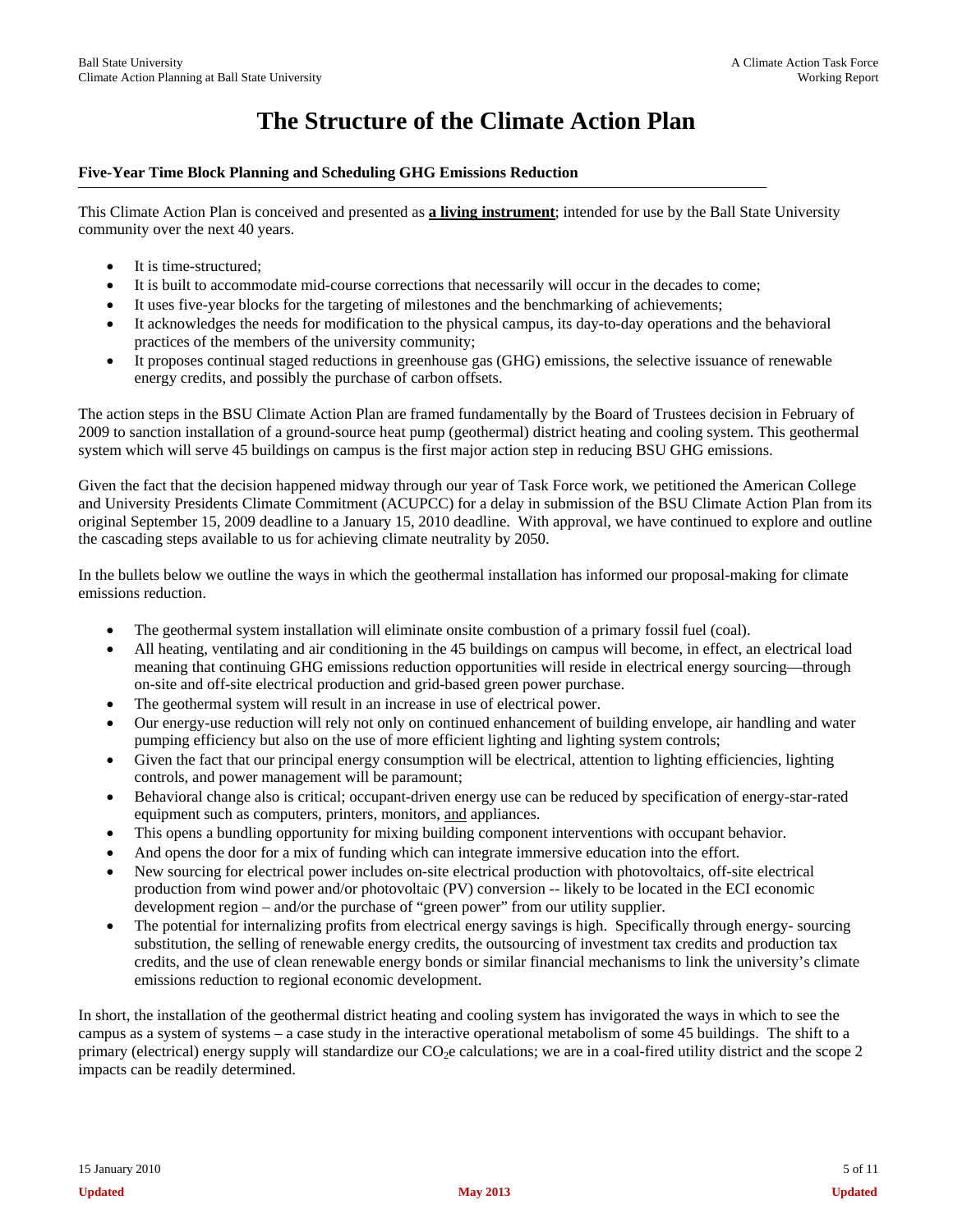In preparing these recommendations, we examined some forty Climate Action Plans of other universities throughout the country to see how differing institutions were planning for energy-use reduction and the offsetting of GHG emissions. Virtually every Climate Action Plan uses a graphing technique to show upward-sloping trend lines of the "business-as-usual" continued growth of greenhouse gas emissions and correspondingly produces wedges of slope reduction which on aggregate illustrating a sloping-downward projection of the impact of emissions reduction strategies<sup>2</sup>. Typically these are single-line slopes that project out to a target date for achieving climate neutrality – with little regard for defining numerical benchmarks of achievement at any of the interim dates between 'now' and 'then'. We have chosen to structure our approach differently.

We have built our recommendations using a time-based diagram with benchmarks and targets of achievement structured in five-year blocks of conservation reduction, improved operational efficiency and green energy sourcing. Each 5-year block provides a convenient alignment with Strategic Planning windows and allows us to indicate 10, 20 and 30-year time horizons for projecting returns-on-investment for GHG emissions reduction.



The adoption of the geothermal project qualifies the challenge of conservation and efficiency for two reasons: 1) we will be eliminating the combustion of fossil fuels on campus completely and so our Scope I emissions will be brought to near zero; and 2) we will increase electrical demand to run the high performance heat pumps and related equipment to provide the hot and chilled water to the 45 buildings on campus.

This comprises a modest increase in Scope 2 GHG emissions and links directly the energy conservation and efficiency reductions for a given building to the Scope 2 sourcing. One advantage is that the coefficients of performance of the new technology leverage far more work out of the purchased source energy from the electrical grid thus expanding the impact of any conservation measures employed in our 45 buildings on campus.

Even more significant, is the potential impact from the reduction of plug-loads since the same leveraging will occur. The most direct means of reducing electrical power demand by the buildings and thereby reducing the sourcing of grid energy is to reduce lighting demand. As a rule electrical lighting and plug loads comprise some 75% of the energy demand of buildings and the opportunity to conserve in this arena is substantial. What's more important is that returns on investment (ROI) for conservation in lighting design are significant.

 $\overline{a}$ 

<sup>15</sup> January 2010 6 of 11  $2$  Much of these sloped graphs build off of the modeling conducted by the Princeton Climate Emissions reduction group which calls for seven wedges of reduction; each wedge constituting one billion metric ton of greenhouse gases. The Princeton group also lists some fifteen strategies, many of which attribute to conservation through building design and operations.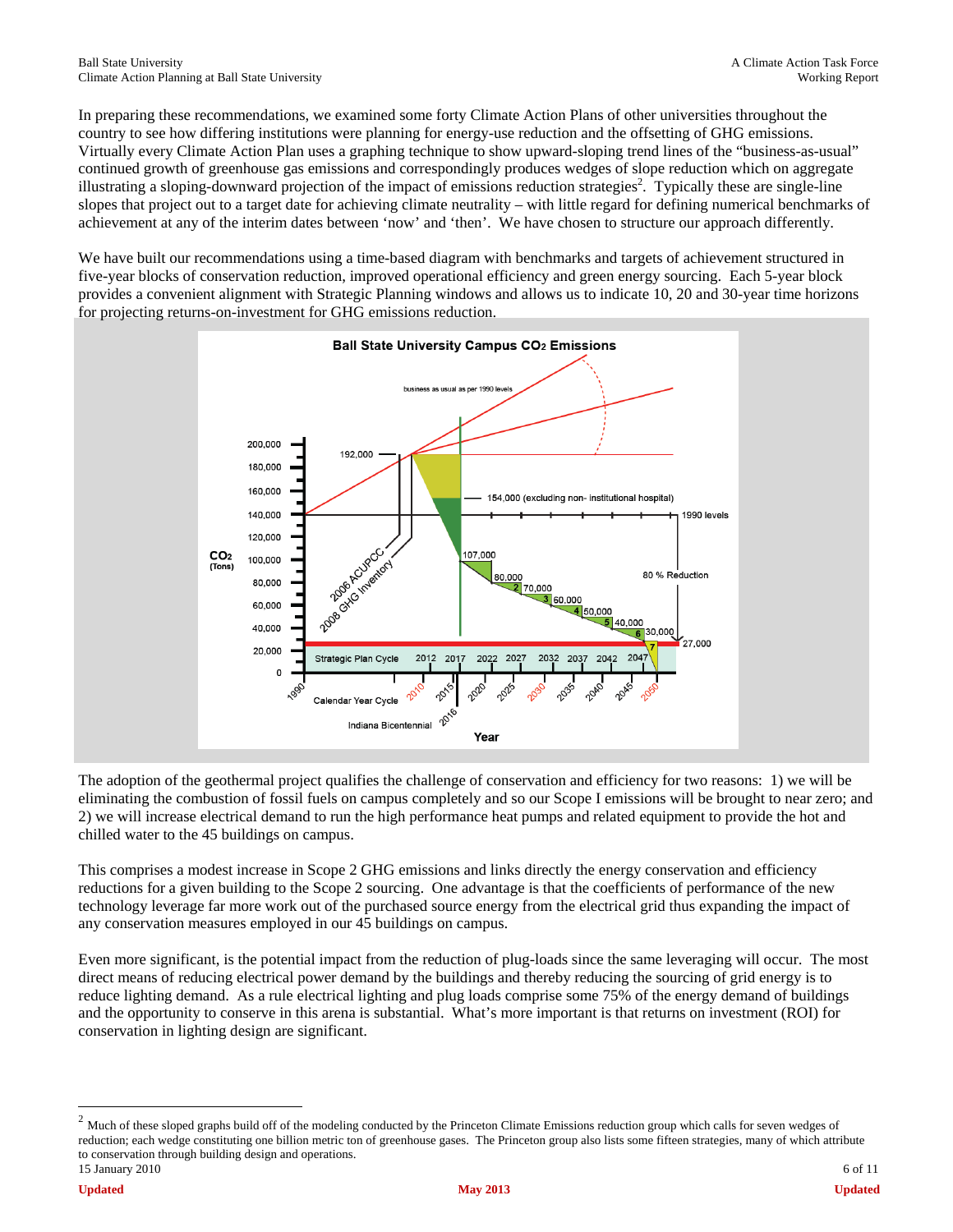### **Continually Telling the Story**

Changing the slope of the curve uniformly or observing periodic inflections as we move from any one 5-year block to another will be a product of how the factors above combine to influence the amount of energy demand on the electrical energy supply.

Each of the five-year blocks is broken into one-year histograms showing a profiling of reductions in scopes of emissions or in tactical areas of emissions. Any five-year block will have internal variability and any one-year histogram will have internal variability. In each case, these changes will reflect the realities of instituting behavioral change through information transparency and education as well as technology interventions.

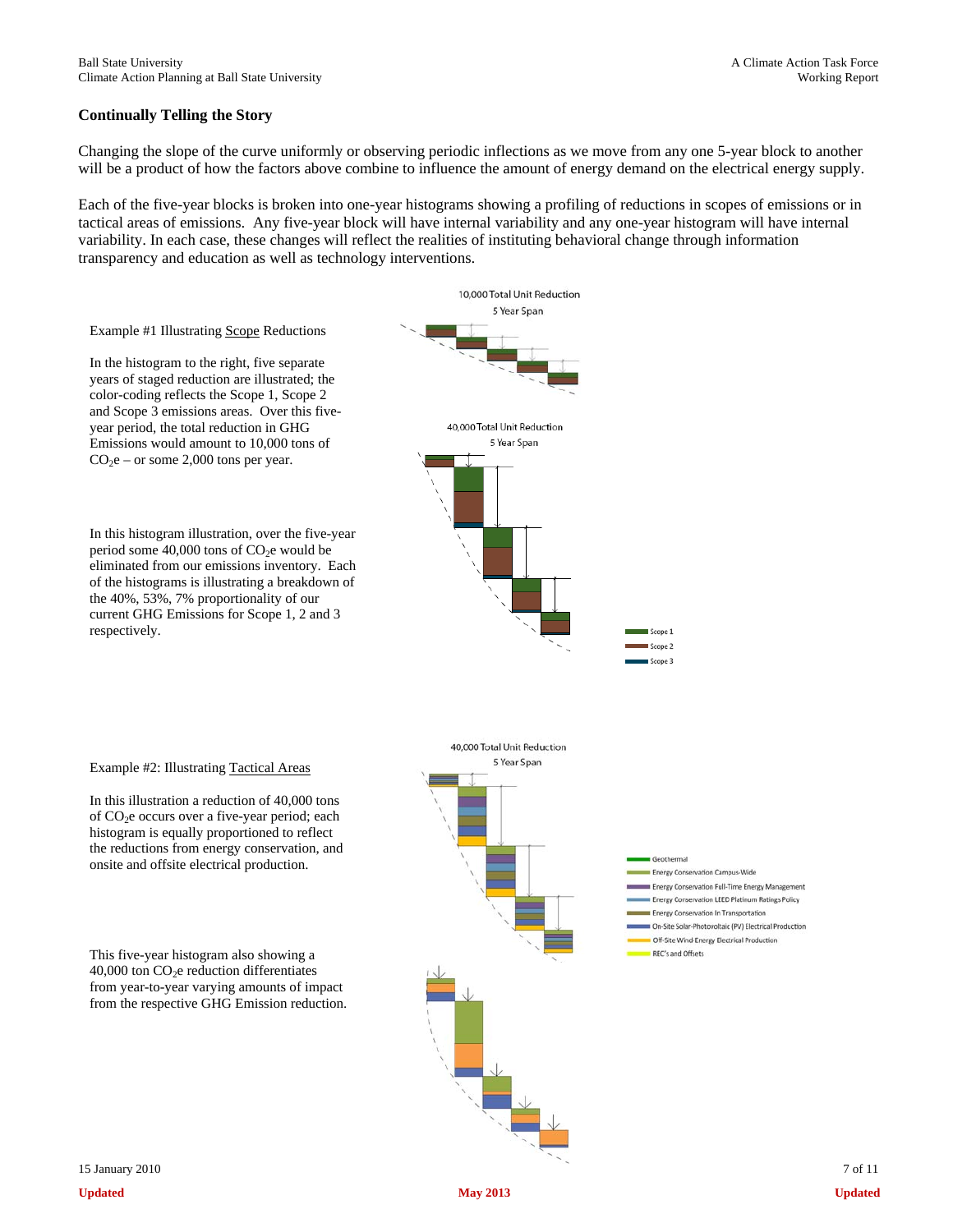The histograms are not building-centric, although the opportunity for conservation and energy source substitution for each of the 45 buildings on campus is substantial. By virtue of the switch to the geothermal district heating and cooling system, all building loads shift to Scope 2 GHG emissions; that is to say, the heating and cooling, the lighting and plug loads for any given building, combine as a load on the electrical grid.

In large measure the electrical supply grid in our sector of Indiana is supplied by coal-fired electric generating facilities. The challenge then is to reduce demand through conservation measures, and to seek source substitution for the carbon-based electrical power. Two immediate opportunities for electrical energy sourcing are the use of on-site building-integrated photovoltaic electrical production and the use of off-site wind-power or PV-electrical production trunked over the grid.

## **Expand Unit-level Sustainability Plans to Include GHG Emissions Reduction**

Fortuitously, Ball State University required in its 2007-2012 Strategic Plan that all administrative units on campus prepare unitlevel sustainability plans. With the help of the Council on the Environment, this effort was completed in 2009 and we now have in hand 102 unit-level plans which follow the framework of the STARS Rating System for categorizing information under the broad headings of Education and Research, Operations, and Planning, Administration and Engagement.

We are recommending with this Climate Action Plan that those unit-level sustainability plans be updated during the next cycle of strategic planning to include more complete and forceful engagement of energy conservation as well as education, research and outreach related to the issues of sustainability and climate action.

To assist in this process, the members of the Council on the Environment are being asked this academic year to participate in the campus sustainability discussion forums on the STARS Rating System. These forums are hosted by AASHE and provide an opportunity to network nationally with counterparts seeking to demonstrate achievements in the respective categories used for the STARS Rating.

It will be appropriate also to host working sessions at some point with the Council members to facilitate their modification to the unit-level plans for the administrative units that they represent.

We have in hand a summary matrix which lists the status of achievement of all 102 units as measured against the STARS Rating System. This tool will be made available to members of the Council and eventually posted publicly as are the unit-level plans at www.bsu.edu/cote/sustainabilityplans/.

One of the options that may be written into these unit-level plans would be the capture of split incentives for the building/spaces occupied by that administrative entity. Assuming the proposed pilot project yields the anticipated significant energy conservation (reductions in greenhouse gas emissions) through behavioral change, we anticipate the interest in this opportunity to spread quickly and become aggressively sought after by administrative units looking to capture sources of funding via energy conservation.

## **Update the Climate Action Plan as a part of each five-year Strategic Plan**

The five-year-time-block increments of this Climate Action Plan are intentionally structured to match that of the university's Strategic Planning cycle. The recommendation is to expand the presence of the Climate Action work within Strategic Plan developments. As we approach the 2012 deadline for issuing the next 5-year Strategic Plan, the university (at minimum) will have completed installation of the first phase of its geothermal project, will have adopted and published its Climate Action Plan, and should be in a position to integrate the increments of GHG emissions reduction with the setting of goals and objectives for the next five-year block of time in the Strategic Planning effort.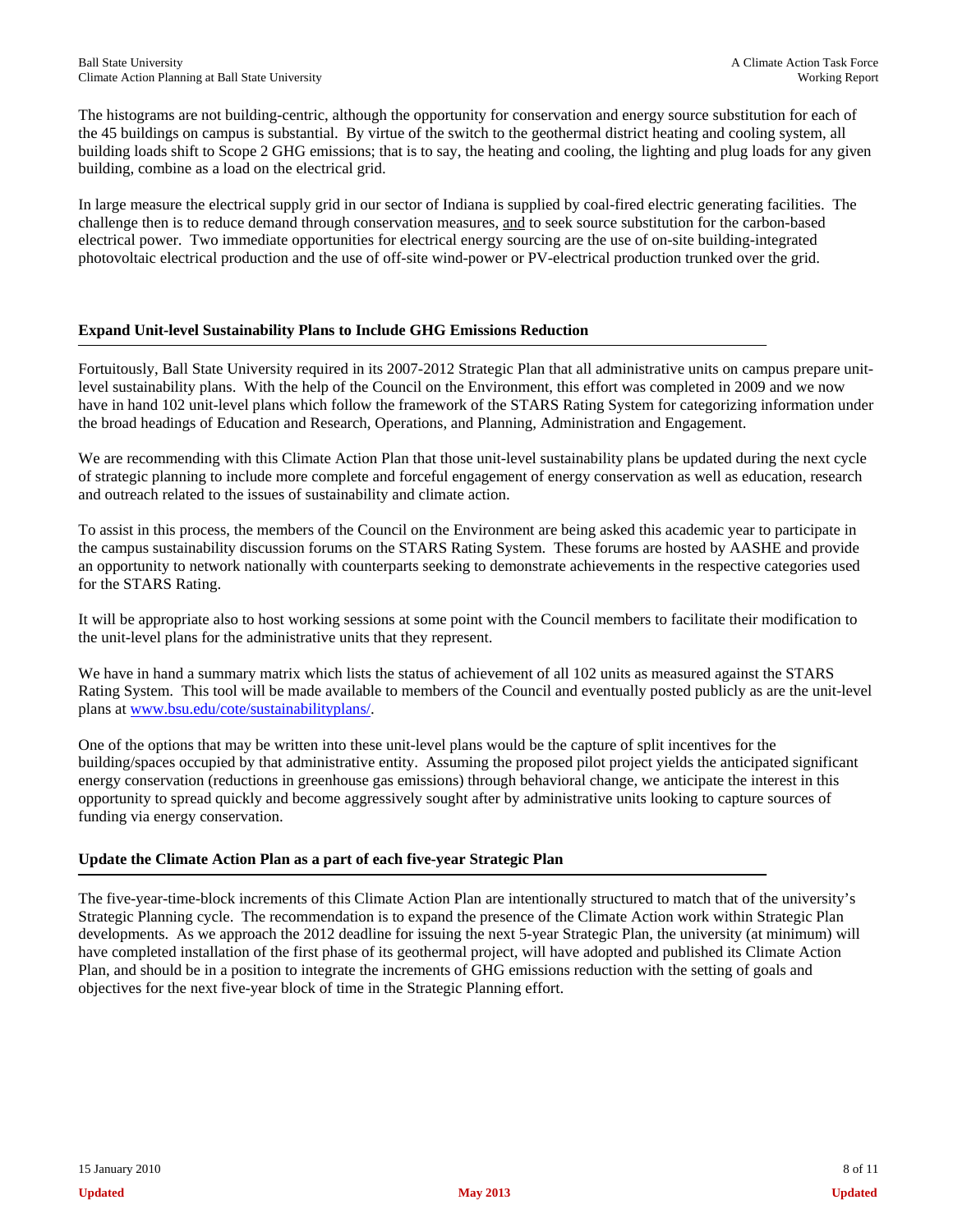# **The Content of the Climate Action Plan**

### **Involve the full breadth of the university community**

The reduction of Greenhouse Gas Emissions at Ball State University is not a task that falls solely on the shoulders of Facilities Planning and Management staff. Rather it is a task for the full membership of the university community. Administrators, faculty, staff and students all have a role to play in helping the university dial-down its demand for energy so as to reduce its Greenhouse Gas Emissions.

Certainly administrators have the opportunity to serve as champions of the cause by institution of policies or by employing best practice guidelines for energy conservation and emissions reduction. They also are in a unique position to work collaboratively with one another.

Faculty of course can be by definition champions of the cause in their day-to-day activities; especially in their education endeavors. This is not a suggestion for indoctrination, but rather a call for open dialogue about the complexities of social, environmental and economic interactions and the challenge fro us all in being stewards of the future.

Staffs, in their day-to-day activities, have perhaps the best sense of the 'pulse' of the institution. The routine operations which permeate the campus are a significant frontier for engaging energy conservation and Greenhouse Gas Emissions reductions. These opportunities are integral to the operations outlined in the unit-level sustainability plans.

Students are the promise of the future and must develop skill-sets and understandings to engage the complexities of social, environmental and economic interaction. In their day-to-day life during their four years on campus  $(+)$ , they will have the opportunities for immersion in these issues and contribution to a reduction in energy demand and Greenhouse Gas Emissions.

### **Three Strategic Categories** for targeting and **Nine Tactical Areas** for measuring GHG Emissions Reduction

As mentioned previously, the installation of the geothermal project has set the primary frame of reference by which we have developed our Climate Action Plan. We are recommending the targeting of reductions in **three strategic categories**: information transparency, energy conservation, and electrical energy sourcing.

Within those categories we have identified **nine tactical areas** for measuring Greenhouse Gas Emissions reduction. These include:

- 1. real-time communication, monitoring and reporting
- 2. energy management through the geothermal district heating and cooling network
- 3. energy conservation within information technology
- 4. transportation efficiency
- 5. building efficiency
- 6. energy conservation policy
- 7. on-site solar photovoltaic (PV) production
- 8. off-site wind energy electrical production
- 9. off-site PV electrical energy production

**A Matrix of Support** for achieving GHG Emissions Reduction in each of the Tactical Areas

For each of the nine tactical areas, we have also constructed a **matrix of support** for achieving the proposed Greenhouse Gas Emissions reduction; each matrix identifies specific line-item actions, starting and ending dates, major milestones and responsible parties.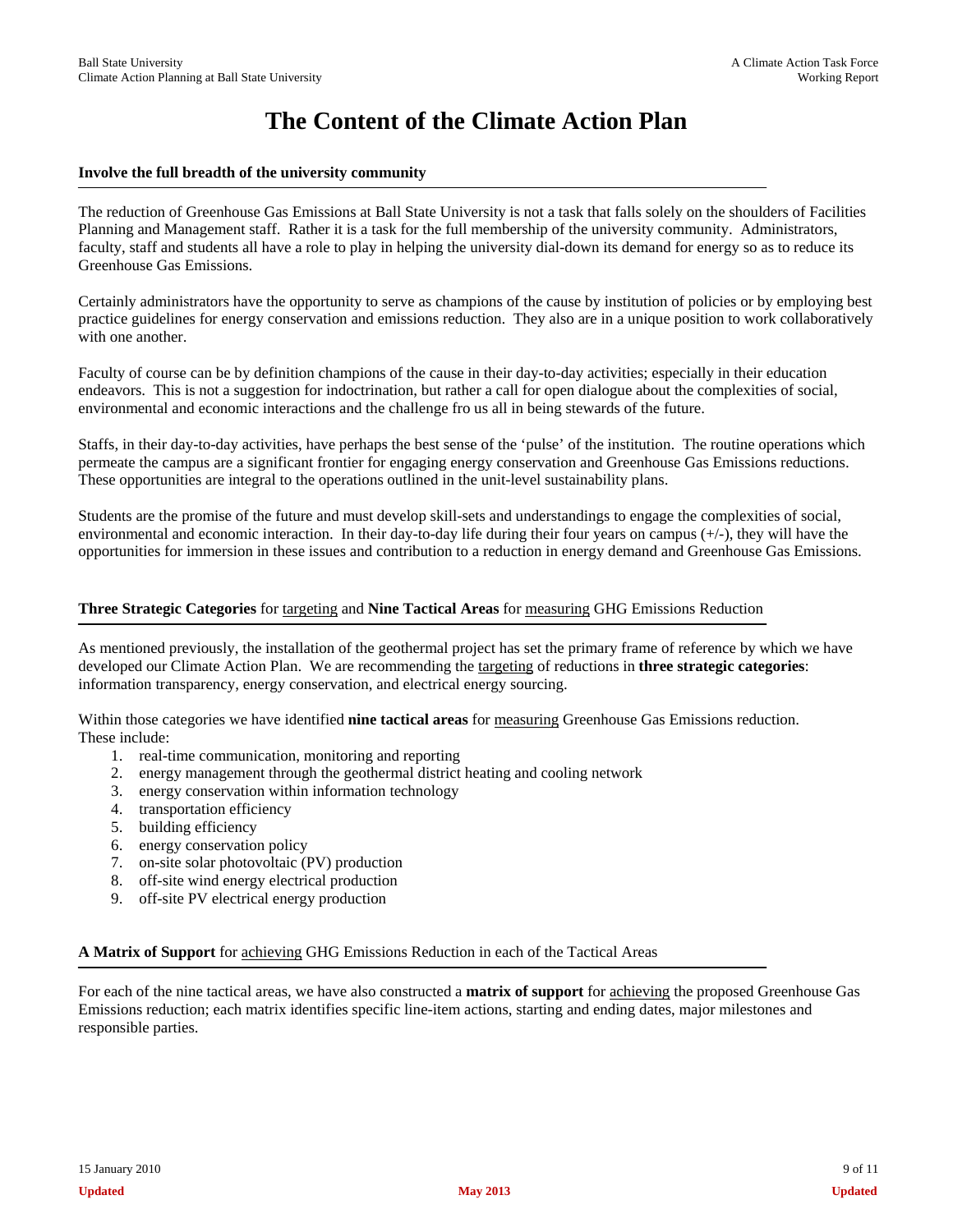# **Implementation of the Climate Action Plan**

### **Initiate and Secure Funding (as needed) for kick-starting the work with Nine Pilot Projects**

Of the nine pilot projects proposed, all but three can be instituted at little or no cost using existing campus personnel and financial resources. In fact the first-listed pilot project which focuses on information transparency is already underway. This "Get on the Map" opportunity will be available to all members of the university community. Anyone will be able to self-report success within the categories of the STARS framework -- education and research, operations, and planning and administration.

## **Establish Immersive Education and Research Activities for Each Pilot Project**

Under the university branding of immersive education, we are proposing that students be actively recruited and involved in the implementation of each of the pilot projects.

A qualifying factor of course is the semester-scale modulation of student availability so careful attention must be given to the start and stop times for these projects, the potential inclusion or connection of this work with classes already on the books and the opportunity for service clubs, student government and residence hall associations to collaborate and contribute to the success of the university's efforts

## **Monitor and Report Pilot Project Performance (Outreach)**

Real-time display of performance will affect human behavior. To the extent that we can maintain a transparency of information about the workings of the institution, its energy consumption and its Greenhouse Gas Emissions, we are confident that all members of the university community will actively contribute to the success of Ball State University in becoming a climate neutral campus.

Although we have proposed that achievement over a 40-year time horizon, we can only get there with routine annual reporting of our progress and the integration of our planning and efforts with the five-year strategic planning cycle.

Moreover, we anticipate opportunities to link some of this work with the growth of the green economy in the state of Indiana and especially in the East Central Indiana economic development area.